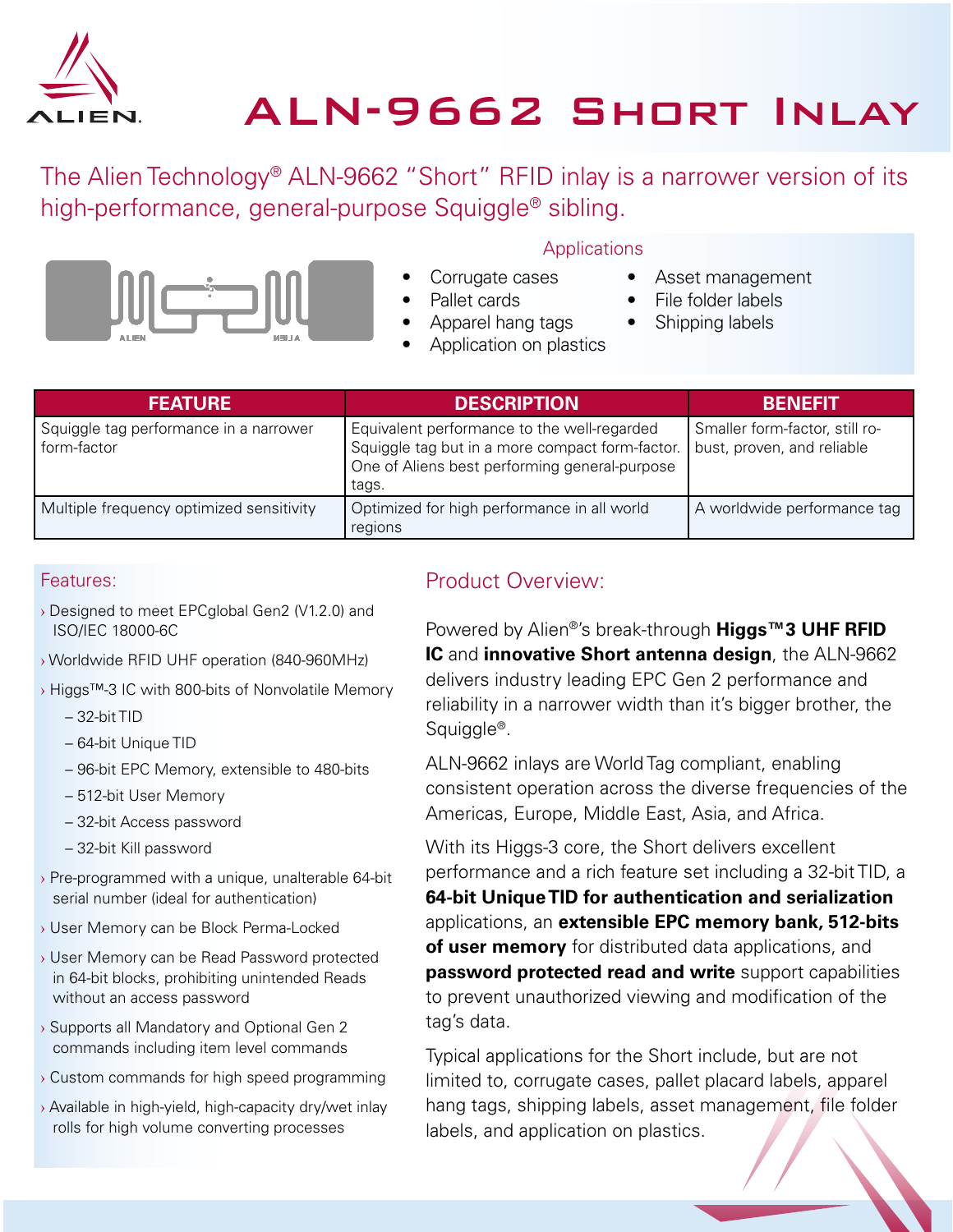

#### ALN-9662 Inlay Orientation

#### ALN-9662 Inlay Specification

Standard Alien Inlay rolls unwind with metal antenna side facing outward, with respect to the core.

### 17.00  $\mathbf{\dot{v}}$ 70.OC

#### ALN-9662 Inlay Stackup

### ALN-9662 Inlay Angular Sensitivity

#### ALN-9662 Inlay General Dimensions





**ALN-9662-FWRCA / FWRWA (Clear / White Wet Inlay)**

**ALN-9662-FSRA (Dry Slit Roll)**

**ALN-9662-FRA (Dry Unslit Roll)**



**ALN-9662-FSRA (Dry Slit Roll)**

**ALN-9662-FRA (Dry Unslit Roll)**



**ALN-9662-FRA / FSRA (Dry Unslit / Slit Inlay)**

## **(White Wet Inlay)**





Angular Sensitivity (Relative Read Range vs. Orientation)





Angular Sensitivity Inlay is rotated in the x, y, plane about the z axis (tag shown at 0° with respect to face of antenna)

**ALN-9662-FWRCA / FWRWA (Clear / White Wet Inlay)**

**ALN-9662-FWRCA / FWRWA (Clear / White Wet Inlay)**